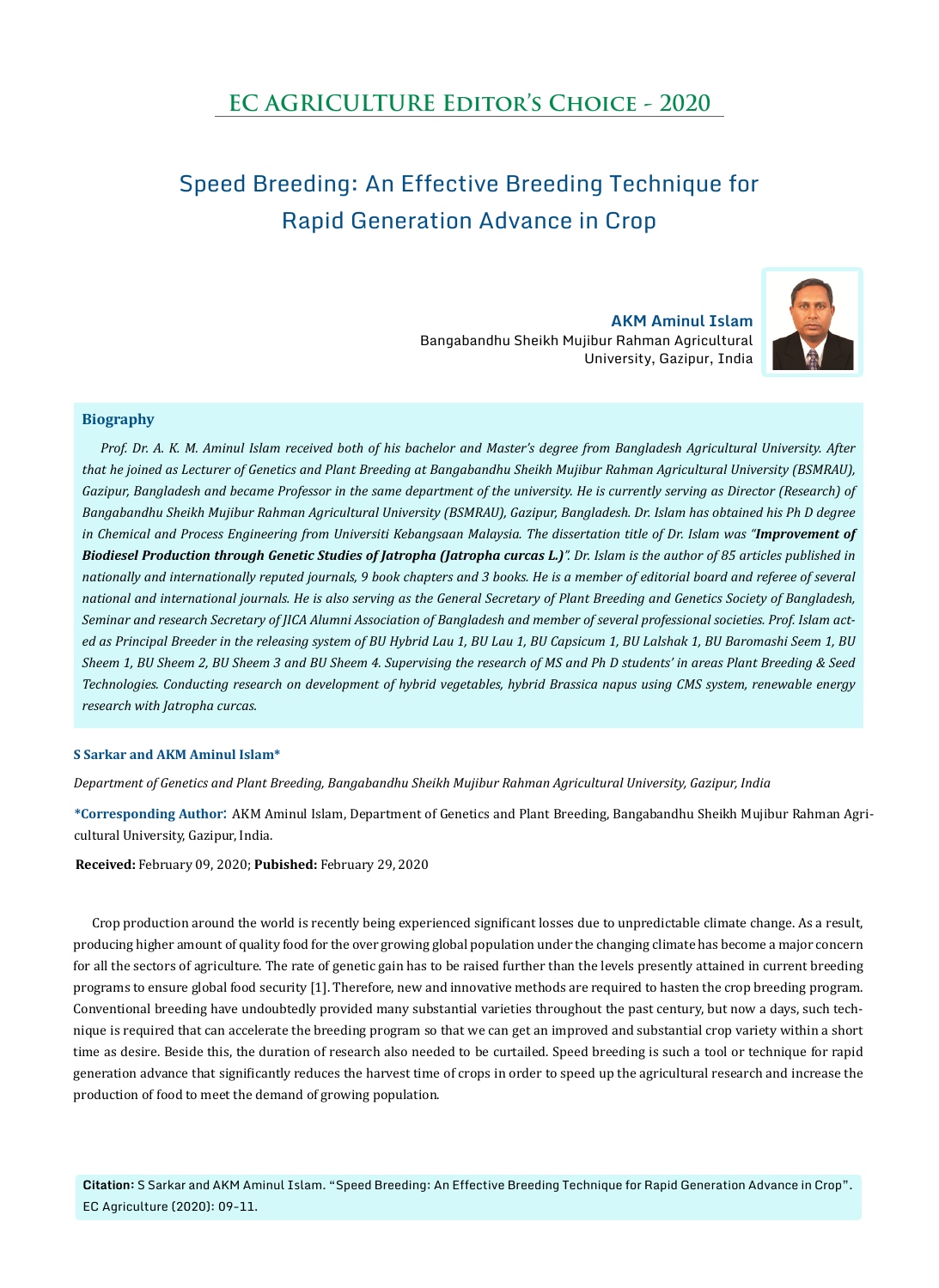Speed breeding is a highly flexible process and can easily be practiced within a low cost growth room. It can be done in some long day to day neutral crops by extending the light exposure duration to plants for reducing the generation times. This breeding practice was first promoted by NASA targeting to raise wheat in space using extended photoperiods or constant light and precise temperature in order to overdrive photosynthesis and hasten plant growth ([https://www.thehindubusinessline.com\)](https://www.thehindubusinessline.com). In case of developing a crop variety through traditional breeding program, it requires about three to seven years for crossing and inbreeding with only one generation per year, around four to five years to test the quality and yield and around one to three years for increasing seed and releasing variety. That means a total of around 10 - 15 years are spent in releasing an elite variety using traditional breeding method. Whereas in speed breeding program, growing up to six generations is possible per year for wheat, barley, chickpea and four generations per year for canola [2]. Speed breeding is also being applied on pea, peanuts, grass pea, amaranth, quinoa, *Brachypodium*, *Medicago* and many more crops. This process has shorten the harvest time two to three times quicker than the conventional breeding. Although it is a low cost program because the program can be run within a minimum place and even operated with low cost LED bulbs for providing extended photoperiod. As it is done inside a glasshouse, a larger breeding population of around 900 plants can be grown per meter square area. Adequate seeds can be achieved from this large population for efficient application of SSD (Single Seed Descent) method for selection. That means a large breeding population can be handled by speed breeding by reducing their maintenance cost for developing inbreed lines.

Beside this, the growth rate of plants are also better in the glasshouse set for speed breeding comparing to normal glasshouse condition. Comparing to conventional breeding, speed breeding has a high aptitude to double the genetic gain of crop [3]. Many novel traits can be introduced within very short time in speed breeding program. Selection can be performed rapidly to generate even up to  ${\rm F}_4$  generations of BC<sub>1</sub> lines for crop like wheat only within one and half year [4]. It is an efficient tool that hustles up the pre breeding exertions and enables the validation, characterization and deselection of different important traits. Screening methodologies for resistance to disease can also be applied through speed breeding. Another advantage of this tool is saving the gene banks to insert new allelic diversity in crop. In gene cloning, speed breeding can be operated not only to develop the population we needed but also for back crossing to introduce any desired trait to the materials.

Speed breeding can also be utilized to boost up the transgenic approaches of crop improvement. In this case the embryo is rescued from the plant grown through speed breeding system and callus is grown. Plants developed from the callus are transformed for speed breeding and it saves around three months as the plants under speed breeding grow faster than the normal glasshouse due to supplemented photoperiod. Scientists are also applying speed breeding system to speed up the double haploid program. To achieve an inbreeding line through traditional breeding, we needed to cycle several generations and this extensive procedure had to introduce and test multiple traits of interest. World need to feed around nine to ten billion people by 2050, so scientist must search for more effective crop improvement methods that can response quicker to the continuous changes in climate and evolving pathogens. In such condition, speed breeding can easily be used to transfer target genes of multiple traits into a cultivar or accumulate desirable traits into elite breeding materials. This technique speeds up the process of genomic selection reducing the need of field testing that requires in conventional breeding. That's why this breeding method is being practiced across the globe. Many breeding companies are also using speed breeding commercially. Scientists are thinking of combining speed breeding genomic selection with CRISPR technique in future to reverse the alleles in the crossing cycle. Beside this, they are extrapolating boundless possibilities of combining speed breeding with other contemporary crop breeding tools, as well as genome editing, high-throughput genotyping and genomic selection that will hasten the speed of crop improvement. So, speed breeding technique is undoubtedly going to be one of the most significant methods or tools in the modern world of breeding.